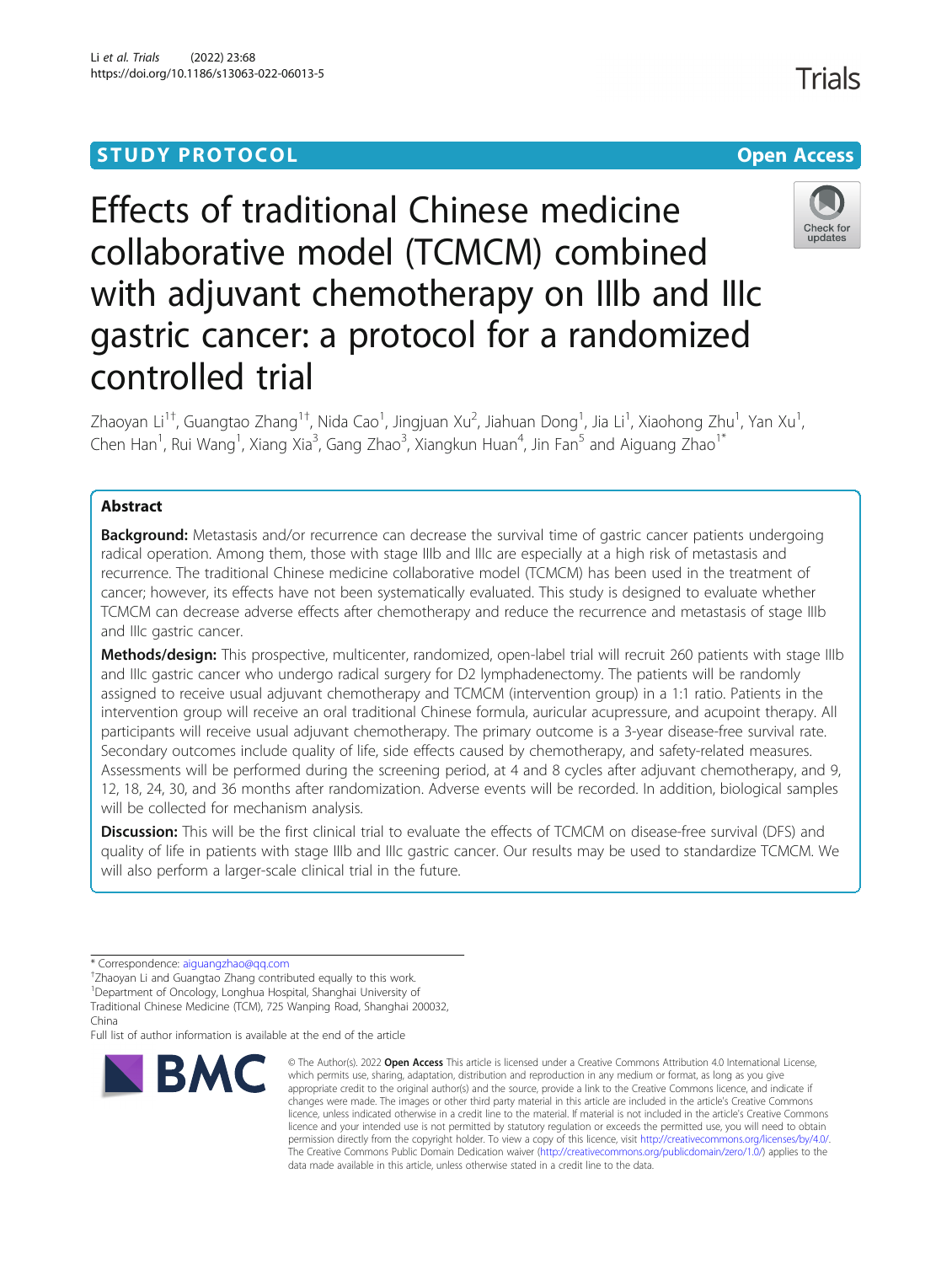Trial registration: [ClinicalTrials.gov](http://clinicaltrials.gov) [NCT03607656](https://clinicaltrials.gov/ct2/show/NCT03607656). Registered on 1 July 2018. The final protocol version is V1.1.

Keywords: Gastric cancer, Traditional Chinese medicine collaborative model, Adjuvant chemotherapy, DFS, Randomized controlled trial

#### **Background**

Gastric cancer is the second leading cause of cancerrelated death throughout the world [[1\]](#page-6-0). Asian cases make up more than half of the world's total, and Chinese cases make up about 42% of them [\[2](#page-6-0), [3](#page-6-0)]. Due to a lack of effective diagnostic and therapeutic strategies, more than 80% of gastric cancer patients in China have already progressed into advanced stages at the time of diagnosis and their 5-year survival rate remains quite low [\[4](#page-6-0)]. In addition, patients with stage IIIb and IIIc gastric cancer are especially at a high risk of metastasis and recurrence, with a much poor survival than those in earlier stages.

With the continuous improvement in postoperative chemotherapy, the DFS and overall survival (OS) of gastric cancer have been prolonged [\[5,](#page-6-0) [6](#page-6-0)]. Several clinical trials have verified the effects of adjuvant chemotherapy in the treatment of gastric cancer [\[7](#page-6-0)–[9](#page-6-0)]. Chemotherapy has been the standard treatment for patients with advanced gastric cancer [\[10\]](#page-6-0). However, about 40–60% of patients with gastric cancer after resection may undergo recurrence or metastasis [\[11](#page-6-0)]. The toxicity of chemotherapy may cause other side effects, thus impairing the quality of life of patients [[12](#page-6-0)]. Therefore, there is still an urgent need to explore new methods to improve the prognosis of patients after radical gastrectomy.

TCM has shown beneficial effects in the treatment of gastric cancer [[13,](#page-7-0) [14\]](#page-7-0). Auricular acupressure and acupoint therapy are nonpharmacological and noninvasive therapy that can diminish the side effects of chemotherapy and improve the quality of life [[15](#page-7-0), [16\]](#page-7-0). However, because a TCM treatment is always individualized and needs frequent adjustments, it is difficult to design a rigorous and modern controlled trial for the traditional Chinese medicine collaborative model (TCMCM). Large-scale, randomized controlled trials, especially high-quality designed clinical trials, are rare to evaluate the efficacy of TCMCM, especially in the treatment of gastric cancer  $[16]$  $[16]$ . The objectives of this study are to (1) evaluate whether TCMCM can reduce the recurrence and metastasis of stage IIIb and IIIc gastric cancer and decrease adverse effects after chemotherapy and (2) explore TCM biomarkers for the prognosis of gastric cancer.

#### Study setting

This study will identify patients with stage IIIb and IIIc gastric cancer who undergo curative D2 gastrostomy since June 2018 at three centers in China, including Longhua Hospital Affiliated to Shanghai University of TCM, Renji Hospital Affiliated to Shanghai Jiaotong University School of Medicine, and Jiangsu Province Hospital of Chinese Medicine Affiliated to Nanjing University of Chinese Medicine.

#### Methods/design Study design

This study protocol was registered in the ClinicalTrials Registry [\(https://register.clinicaltrials.gov/\)](https://register.clinicaltrials.gov/) on July 1, 2018 (No. NCT03607656). The present study is designed as a longitudinal randomized interventional study with two study arms. Patients in the intervention group will receive an oral traditional Chinese formula, auricular acupressure, and acupoint therapy. All participants will receive usual adjuvant chemotherapy continually, according to the National Comprehensive Cancer Network (NCCN) gastric cancer treatment guidelines. The trial design and checklist for this study protocol are summarized in Fig. [1](#page-2-0) and Table [1,](#page-3-0) respectively.

#### Sample size estimation

Our previous study has described that the 3-year disease-free survival rate was 49% in patients receiving Chinese herbal medicine combined with chemotherapy and 28% in those receiving only chemotherapy. With a power of 0.9, the total number of randomized controlled trials is estimated as 197. Considering a follow-up loss rate of 20%, the confinement factor for the sample size will increase by 10% in different hospitals. Taken together, we will recruit a total of 260 patients in this trial.

#### Recruitment

Before the research, the investigators of three centers will introduce this clinical trial to the patients and record their baseline data. Prospective participants will be informed of the benefit and possible risk associated with this study, so that they can withdraw from the trial at any time without specifying reasons. Eligible participants will be randomized into two groups with different treatments, once informed consent is obtained. The investigator must be qualified in conducting clinical trials. After qualification, the investigators are fixed. Every investigator will be trained to fully understand this clinical study.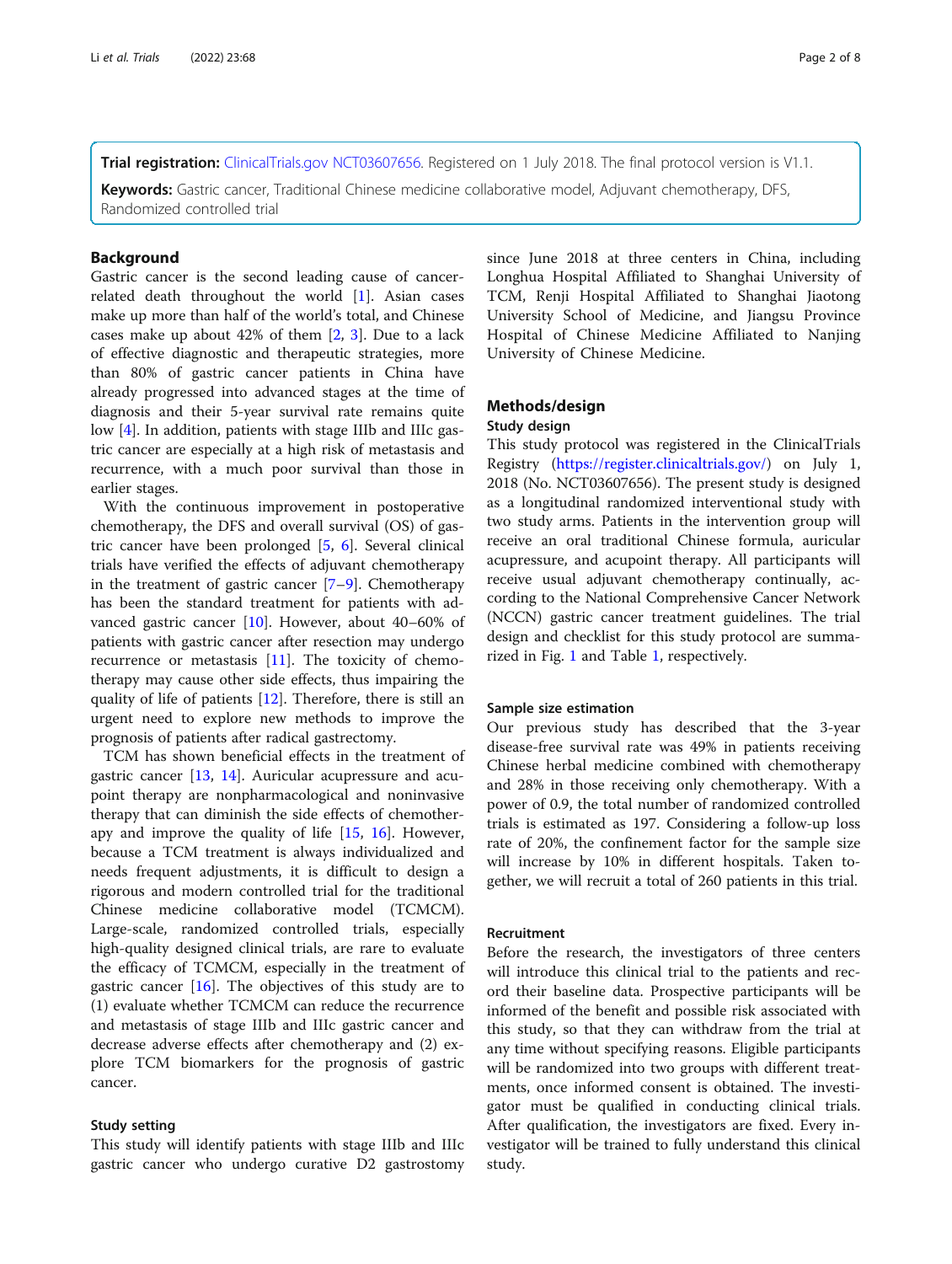<span id="page-2-0"></span>

## Criteria

## Inclusion criteria

- Histologically confirmed gastric carcinoma treated with radical operation
- TNM (primary tumor, regional nodes, metastasis) stage IIIb or IIIc (the 8th edition of the tumor-nodemetastasis staging system from the American Joint Cancer Committee/Union Internationale Contre le Cancer (AJCC/UICC))
- • Onset age of 18 years old or above
- Karnofsky performance status higher than 70
- Life expectancy  $\geq 6$  months
- Adequate hepatic, renal, cardiac, and hematologic function
- Consent and compliment to long-term follow-up

## Exclusion criteria

- Gastrectomy beyond D2, or TNM stage except for IIIb and IIIc
- Histological type except for gastric adenocarcinoma
- Conversion chemotherapy before surgery
- Concurrent cancer
- Women gravid or lactating
- Mental illness
- Uncontrolled significant comorbid conditions, such as unstable angina or myocardial infarction

## Withdrawal criteria

- Patients can discontinue their participation in the study at any time for any reason without any consequences
- Those who have serious adverse events, complications, and special physiological changes, or if, in the investigator's opinion, study medication should be stopped for any other reason

## Randomization

All eligible patients will be randomly assigned in a 1:1 ratio to the treatment or control group. In order to minimize selection bias, a computer-generated randomization sequence will be performed by a professional, independent statistician who is not involved in the recruitment process of the study. The central randomization software "Clinstat Group" APP (version 1.2.0) will be used for group allocation according to a computer-generated randomization number. Randomization is based on two stratification factors. The first one is the disease stage of IIIb or IIIc, and the second one is the center (Longhua Hospital, Renji Hospital, or Jiangsu Province Hospital of Chinese Medicine). Once the inclusion criteria are fulfilled and informed consent is received, the clinical researcher of centers will tell the statistician the information of patients' gender, age, and TNM stage. When the statistician logs on the Clinstat Group to check this basic information, the result is immediately presented on the screen. Allocation concealment is guaranteed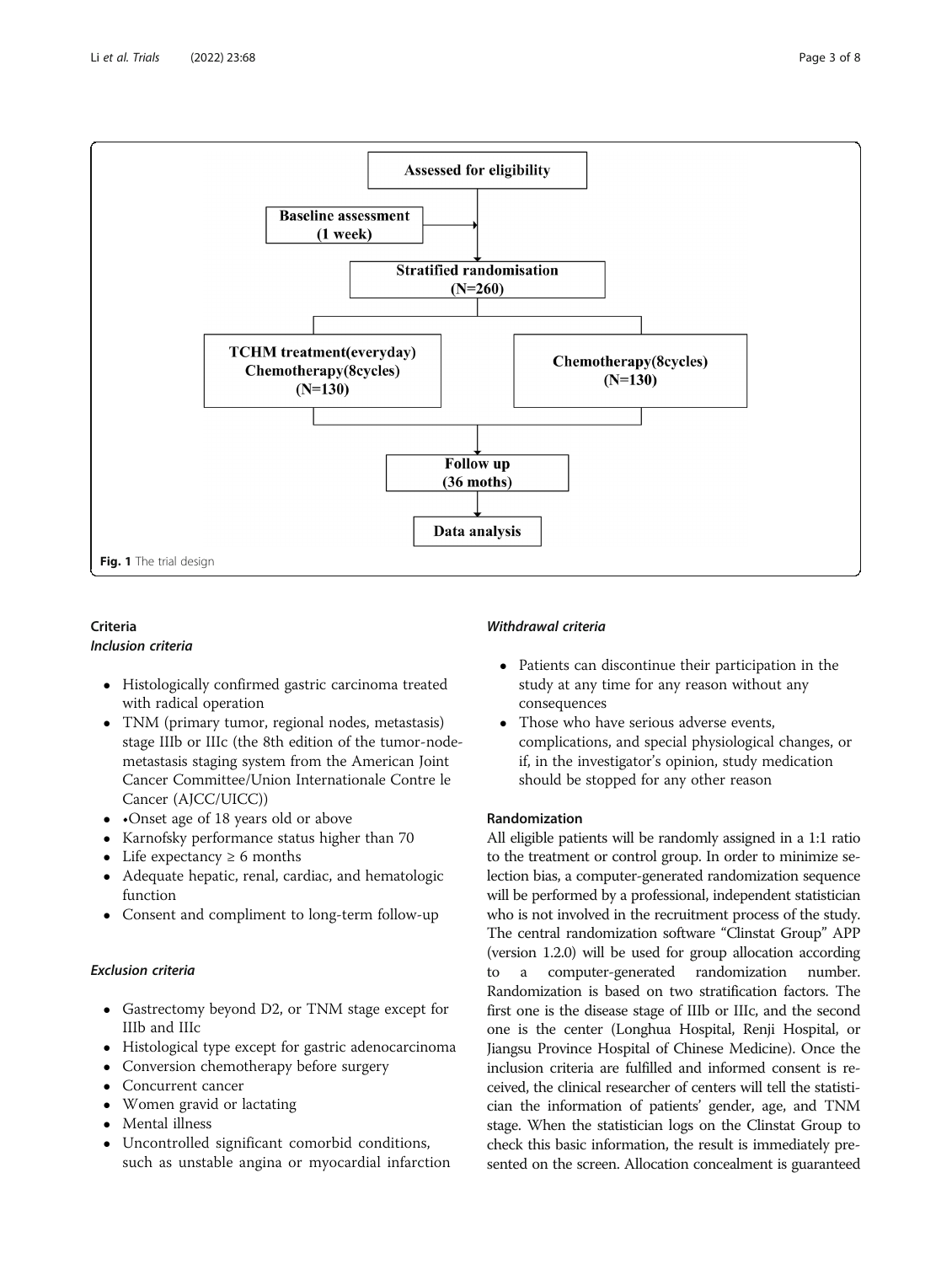#### <span id="page-3-0"></span>Table 1 Schedule of enrollment and assessment

| Time point                        | Baseline (date)<br>0 | Treatment period (cycle) |                |            |   |   |            |                |            | Follow-up (months) |            |            |            |                      |    |            |            |
|-----------------------------------|----------------------|--------------------------|----------------|------------|---|---|------------|----------------|------------|--------------------|------------|------------|------------|----------------------|----|------------|------------|
|                                   |                      | 1                        | $\overline{2}$ | 3          | 4 | 5 | 6          | $\overline{7}$ | 8          | 9                  | 12         | 15         | 18         | 21                   | 24 | 30         | 36         |
| <b>Enrollment</b>                 |                      |                          |                |            |   |   |            |                |            |                    |            |            |            |                      |    |            |            |
| Informed consent                  | $\sqrt{}$            |                          |                |            |   |   |            |                |            |                    |            |            |            |                      |    |            |            |
| <b>Eligibility screen</b>         | $\sqrt{ }$           |                          |                |            |   |   |            |                |            |                    |            |            |            |                      |    |            |            |
| <b>General assessment</b>         |                      |                          |                |            |   |   |            |                |            |                    |            |            |            |                      |    |            |            |
| Disease data                      | $\sqrt{ }$           |                          |                |            |   |   |            |                |            |                    |            |            |            |                      |    |            |            |
| <b>Family history</b>             | $\sqrt{ }$           |                          |                |            |   |   |            |                |            |                    |            |            |            |                      |    |            |            |
| <b>Combined diseases</b>          | $\sqrt{ }$           | √                        |                | √          |   |   |            |                |            |                    | √          | V          | √          | √                    |    | V          |            |
| <b>Medical examination</b>        | $\sqrt{ }$           | √                        |                | $\sqrt{ }$ |   |   | $\sqrt{}$  | √              | $\sqrt{ }$ | $\sqrt{}$          | $\sqrt{ }$ | $\sqrt{ }$ | $\sqrt{ }$ | $\sqrt{\phantom{a}}$ | √  | √          | √          |
| <b>Combination therapy</b>        | $\sqrt{ }$           | $\sqrt{ }$               |                |            |   |   |            |                |            |                    | √          | $\sqrt{ }$ | $\sqrt{ }$ | $\sqrt{ }$           | √  | √          | $\sqrt{}$  |
| <b>Effectiveness observation</b>  |                      |                          |                |            |   |   |            |                |            |                    |            |            |            |                      |    |            |            |
| <b>CT or MRI</b>                  | $\sqrt{}$            |                          |                |            |   |   |            |                | $\sqrt{ }$ | J                  | √          |            | $\sqrt{ }$ |                      |    | √          | √          |
| Gastroscopy                       |                      |                          |                |            |   |   |            |                |            |                    | V          |            |            |                      |    |            | √          |
| <b>Tumor markers</b>              | $\sqrt{}$            |                          | √              | √          |   |   | √          | √              | √          |                    | $\sqrt{ }$ | √          | $\sqrt{ }$ | $\sqrt{ }$           | √  | √          | $\sqrt{ }$ |
| <b>KPS</b> score                  | $\sqrt{ }$           |                          | $\sqrt{ }$     | $\sqrt{ }$ |   | √ | $\sqrt{}$  | $\sqrt{ }$     | V          |                    | √          | √          | $\sqrt{ }$ | $\sqrt{ }$           | √  | √          | $\sqrt{ }$ |
| QLQ-C30                           | $\sqrt{ }$           |                          |                |            |   |   |            |                | V          | $\sqrt{ }$         | √          | $\sqrt{ }$ | $\sqrt{ }$ | $\sqrt{ }$           | √  | √          | √          |
| <b>DFS</b>                        |                      |                          | $\sqrt{}$      | $\sqrt{ }$ |   |   | $\sqrt{ }$ | √              |            |                    | $\sqrt{ }$ | √          | $\sqrt{}$  | $\sqrt{ }$           | √  | √          | $\sqrt{ }$ |
| Safety observation                |                      |                          |                |            |   |   |            |                |            |                    |            |            |            |                      |    |            |            |
| <b>Toxicity events</b>            |                      | √                        |                | $\sqrt{ }$ |   |   |            | $\sqrt{}$      | $\sqrt{ }$ |                    | $\sqrt{ }$ | √          | $\sqrt{ }$ | $\sqrt{ }$           | √  | √          | √          |
| Adverse event                     |                      | $\sqrt{\phantom{a}}$     |                |            |   |   |            |                |            |                    | $\sqrt{2}$ | $\sqrt{2}$ | $\sqrt{ }$ | $\sqrt{ }$           | √  | $\sqrt{ }$ | √          |
| Data evaluation                   |                      |                          |                |            |   |   |            |                |            |                    |            |            |            |                      |    |            |            |
| Audit medical records             |                      |                          |                |            |   |   |            |                |            |                    |            |            |            |                      |    |            |            |
| Ombudsman reviews medical records |                      |                          |                |            |   |   |            |                |            |                    |            |            |            |                      |    |            | √          |
| <b>Outcome's measurement</b>      |                      |                          |                |            |   |   |            |                |            |                    |            |            |            |                      |    |            | √          |

CT computed tomography, MRI magnetic resonance imaging, KPS Karnofsky Performance Status, QLQ-30 Quality of Life Questionnaire-30, DFS disease-free survival

by the randomization program. The investigators are blind to the random numbers before the group allotment is revealed. Neither investigators nor patients are masked to treatment assignment in this open-label trial.

#### Intervention

The patients in the control group will accept adjuvant chemotherapy. The chemotherapy is based on intravenous oxaliplatin 130 mg/m (2) on day 1 plus oral capecitabine 1000 mg/m  $(2)$  twice daily on days 1–14, every 21 days. Two additional chemotherapy regimens will be added after 27 June 2019, including intravenous oxaliplatin 100 mg/m  $(2)$  on day 1 plus oral S-1 40mg/m  $(2)$ twice daily on days 1–14, every 21 days; or intravenous docetaxel 40mg/m (2) on day 1 plus oral S-1 40mg/m (2) twice daily on days 1–14, every 21 days; or intravenous docetaxel 50mg/m (2) on day 1 plus intravenous oxaliplatin 85 mg/m (2) on day 1 plus 5-FU intravenous CIV 24h on day 1, every 14 days. Each participant will take eight cycles of chemotherapy. The chemotherapy is directed by one of the two chief physicians.

In addition to the above-mentioned adjuvant chemotherapy, patients in the treatment group will receive an oral traditional Chinese formula based on the Jianpi theory. The major components in the herbal formula include Radix Pseudostellariae (12g), Rhizoma Atractylodis Macrocephalae (12g), Poria (30g), Rhizome Pinelliae Preparata (9g), green tangerine peel (4.5g), Concha Ostreae (30g), and Prunella vulgaris (9g). These herbal components are provided by Sunbow Pharmaceutical (7600 Zhongchun Road, Shanghai 201100, China) (certified GMP ShanghaiG0172). The preparation of the formula water decoction and its quality control have been described in our previously published articles. The patient will take the oral decoction within 8–12 weeks after enrollment (one dose/day), and each dose is taken up in 2 to 4 times. The use of oral traditional Chinese formula is designed and adjusted by senior TCM physicians in every center, according to symptoms evaluated by examination, listening, smelling, interrogation, pulse-taking, and palpation. According to the clinical symptoms, the medication will be adjusted every  $1~2$  weeks, continue for at least 6 months, or until disease progression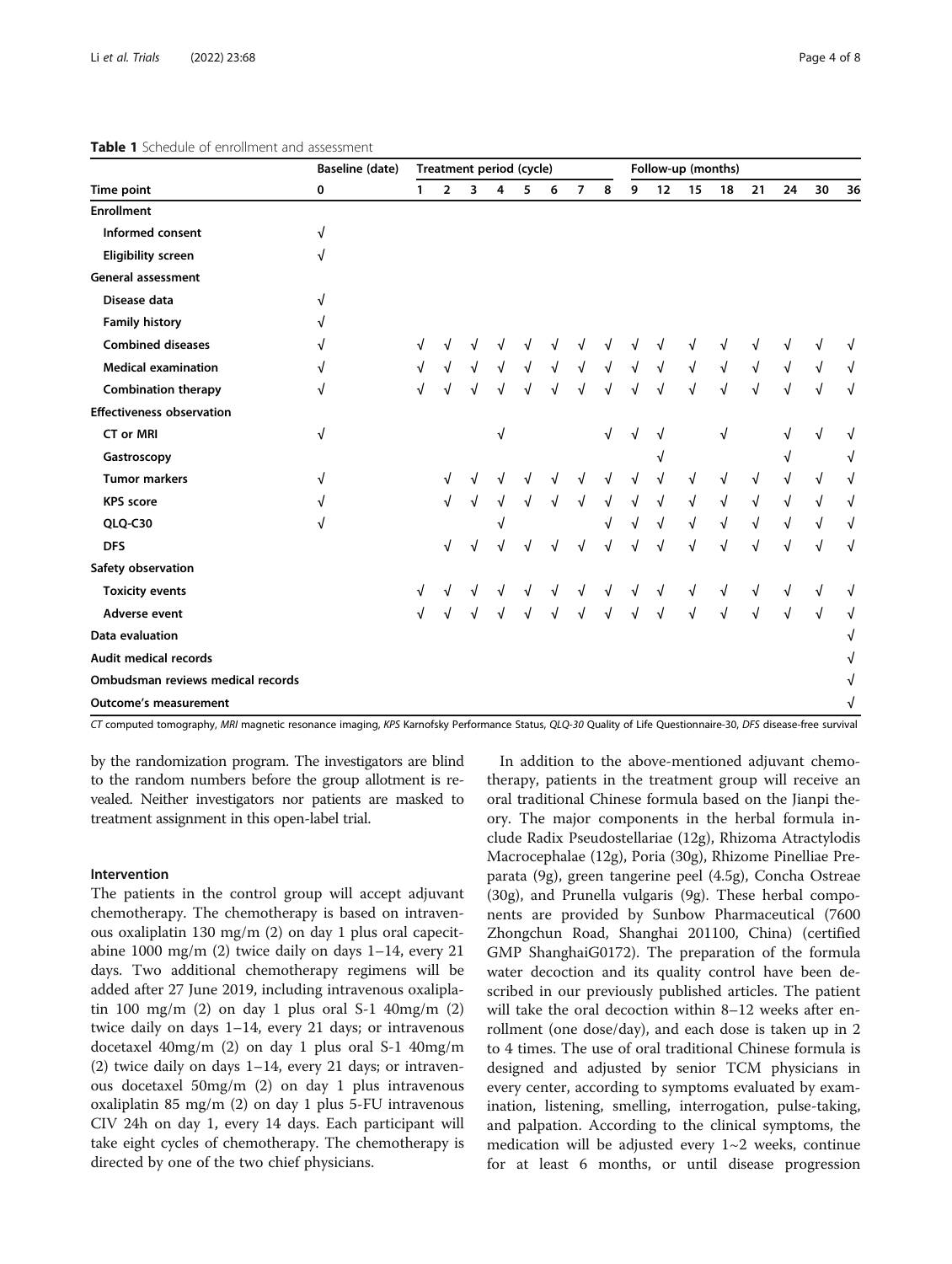(recurrence/metastasis/die), unacceptable toxicity, or withdrawal of consent.

On the first day of every cycle of adjuvant chemotherapy, the patients will receive auricular acupressure and acupoint therapy performed by the research nurse. Auricular acupressure and acupoints points are chosen by a panel of expert faculty from Shanghai University of TCM. The auricular acupressure is performed at Shenmen, Jiaogan, and stomach. Magnetic beads are placed by a tape to stimulate these three auricular acupoints. One side of the ear is treated each time, and both sides of the ear are treated in turn (3 times per day, 3 min per time, 9 min in total). The acupoints selected for this study include Neiguan, Zusanli, and Fenglong, which will be treated for 24 h.

#### Study implementation

Prior to implementation, the final protocol will be shown to researchers through pre-clinical trial training to inform them of plan goals, work flow, and methodology. The clinicians will timely evaluate the risks related to chemotherapy, closely monitor the adverse events, and adjust the dose of chemotherapy or stop it according to clinical needs. Researchers will record all the data during the treatment and follow-up period. Any problem will be reported to the investigator and resolved. The electronic report forms will be filled.

#### Biological specimens

Next-generation sequencing (NGS) technology is used to observe the mutations of tumorigenesis-related genes and potential treatment-related genes in some patients and to assess the relationship between tumor mutation burden (TMB) and the prognosis of gastric cancer. Blood is collected at 3 time points: before surgery, after chemotherapy, and recurrence and metastasis. Patients without recurrence/metastasis will be examined for 24 months after enrollment or till the end of the study.

## Study outcomes

### Primary outcome

The primary endpoint is a 3-year disease-free survival rate. DFS is defined as the date of randomization until the date of progression (tumor metastasis or recurrence) or the date of death from any cause. If symptoms or signs of suspected recurrence or metastasis or abnormal tumor markers are found during follow-up, CT/MRI/ gastroscopy (PET-CT if necessary) should be performed promptly. The Response Evaluation Criteria in Solid Tumors version 1.1 (RECIST 1.1) will be used to estimate the objective curative effect. If a mass contains abnormal tumor markers, but normal CT or MRI results, it will be evaluated by a team of experts. Kaplan–Meier curves will be performed to evaluate intention-to-treat (ITT) and per-protocol (PP) at 2 years after the end of the study.

#### Secondary outcomes

EORTC QLQ-C30 scale The European Organization for Research on Treatment of Cancer Quality of Life Questionnaire-Core 30 (EORTC QLQ-C30) has shown acceptable reliability in assessing the quality of life of cancer patients. All results are recorded in the CRF table and the efficacy is scored. Assessments will be performed during the screening period, after 4 and 8 cycles of adjuvant chemotherapy, and at 9, 12, 18, 24, 30, and 36 months after randomization.

#### Side effects of chemotherapy

Side effects during chemotherapy will be documented. NCI-CTC standard will be used to record adverse effects of treatments. Toxicity and adverse events are compared according to the NCI-CTC anti-cancer drugs in acute and subacute toxicity criteria and the Levi special sensory nerve toxicity grading criteria for oxaliplatin. Clinical researchers adjust medications based on toxic side effects. After the completion of treatment, an imaging examination will be conducted during the follow-up. When a dangerous or life-threatening adverse event occurs, the dose will be reduced or discontinued.

#### Safety

Safety will be assessed according to vital signs at each visit, weight, KPS score, blood, liver and kidney function, fecal routine, and electrocardiogram. Adverse events are defined as all unexpected or unintended symptoms, signs, or disorders, with no regard to their causality with chemotherapy. According to the NCI common adverse events evaluation standard (v4.02) to compare adverse events, if serious adverse events occur during the study period, the patient can withdraw from the study and needs to complete the examinations and evaluations as many as possible.

#### Follow-up

Tumor marker examinations are checked every 3 months during the first 2 years, then every 6 months. A full abdominal augmentation CT/MRI and chest CT is performed every 3 months in a year and then every 6 months; the gastroscope is examined once a year. All patients are followed up for 3 years or until recurrence, metastasis, or death.

#### Data collection and management

The investigators and research coordinators will study the instructions for data collection before the trial begins. Only original medical records are collected and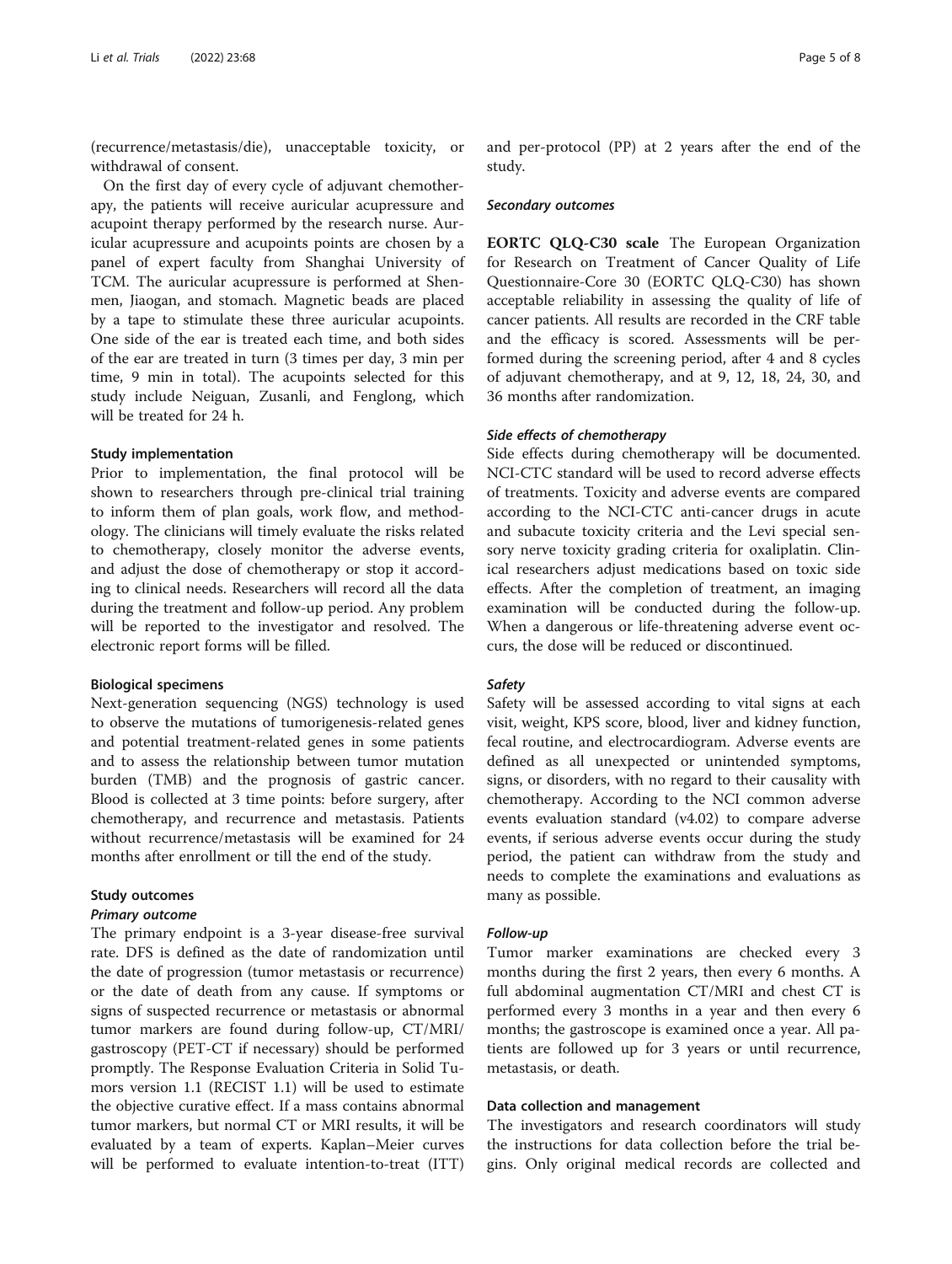cannot be changed. The original record should not show any correction and can only be accompanied by an explanation, date, and physician signature. All patient data collected during this trial will be stored in an electronic case report form (eCRF).

#### Data monitoring

The data will be analyzed according to the study protocol. Data administrators create accounts according to different identities, such as researchers, inspectors, and auditors, and grant permissions to EDC. Inspectors check the data on EDC and ask questions online at any time when they find problems. Researchers answer these questions and modify incorrect data. After verification by the inspector, the data of one patient will be locked by the manager, until the data of the last subject is locked.

#### Auditing

The quality of documents, electronic case report form (eCRF), and follow-up records will be audited. Data monitoring will also be conducted by way of site visits. The Data Monitoring Committee (DMC) will be established by Xiyuan Hospital of China Academy of Chinese Medical Sciences. The data management does not involve clinical observation.

#### Statistical analysis

SPSS Statistics version 22.0 will be used for data management and statistical analyses. All patients will be followed according to the protocol, and both intentionto-treat and per-protocol analyses will be performed. Missing data will be replaced by the information at the last observation to obtain a complete database. Independent sample T test and chi-square test  $(x^2 \text{ test})$  will be used to compare numerical variables and categorical variables between groups, respectively. When the distribution of variables is abnormal, a non-parametric test will be selected. Univariate analysis of survival is performed using the Kaplan–Meier method, and the logrank test is used to compare the factors. The association of DFS with each clinical/demographic factor is evaluated using the Kaplan–Meier analysis. Multivariate data are analyzed using Cox regression analysis, trend testing, and so on. Statistical analysis will be carried out by Fudan University Cancer Hospital. Statistical analysts are not involved in clinical observations.

#### Ancillary and post-trial care

Our team will provide one-to-one health care to each patient. Researchers regularly communicate with patients and observe their clinical manifestations. Moreover, we will provide psychological counseling to prevent the patient's drop-off due to psychological disorders.

#### Dissemination policy

All results from the study will be submitted for publication in international scientific journals. Furthermore, the papers will be communicated to clinical, scientific, and patients through presentations at international clinical and scientific conferences.

## Discussion

Clinical studies have demonstrated that TCM can improve the quality of life, reduce side effects [\[17](#page-7-0)], and prolong the overall survival of cancer patients [\[18](#page-7-0), [19](#page-7-0)]. TCM treatment includes herbal medicine, acupuncture, acupoint therapy, and others. The herbal formula in this study was first designed in the 1980s. Our previous clinical study has shown that it can prolong the OS and DFS of patients with advanced gastric cancer [[20](#page-7-0), [21](#page-7-0)]. However, most of these studies are non-randomized observational methods that may carry a high risk of bias. The administration of TCM varies with a physician's experience. Therefore, in the present study, we will use randomized controlled trials without blind methods to strictly control the biases. We will balance the confounding factors to objectively evaluate the value of TCMCM intervention in the treatment of stage IIIB and IIIC gastric cancer. In this study, the procedures of auricular and acupoint therapies are the same for the patients in the treatment group. Furthermore, free acupuncture and acupoint therapy are more acceptable and conducive to reducing the dropout rate. In addition, our team will provide one-to-one health care to each patient. Therefore, we believe that most patients should be able to cooperate with the treatment and ensure a good adherence to the program during the 2-year follow-up period.

In our randomized clinical trial, we will assess not only disease-free survival but also quality of life, side effects, and safety indicators. Side effects of chemotherapy affect prognoses in patients with gastric cancer. However, neither preventive nor therapeutic methods have been established for these side effects. The present study is the first multicenter, randomized, open-label study to clarify the effects of TCMCM on the survival and quality of life in patients with stage IIIB and IIIC gastric cancer after surgery.

To ensure its quality and outcomes, all the experiments will be performed under strict quality control. Our findings will provide an example to integrate TCM and Western medicine in the research of gastric cancer. TCMCM not only reduces the recurrence and metastasis rate of stage IIIb and IIIc gastric cancer, but also decreases adverse effects after chemotherapy. The small sample size is a limitation in this study. Nevertheless,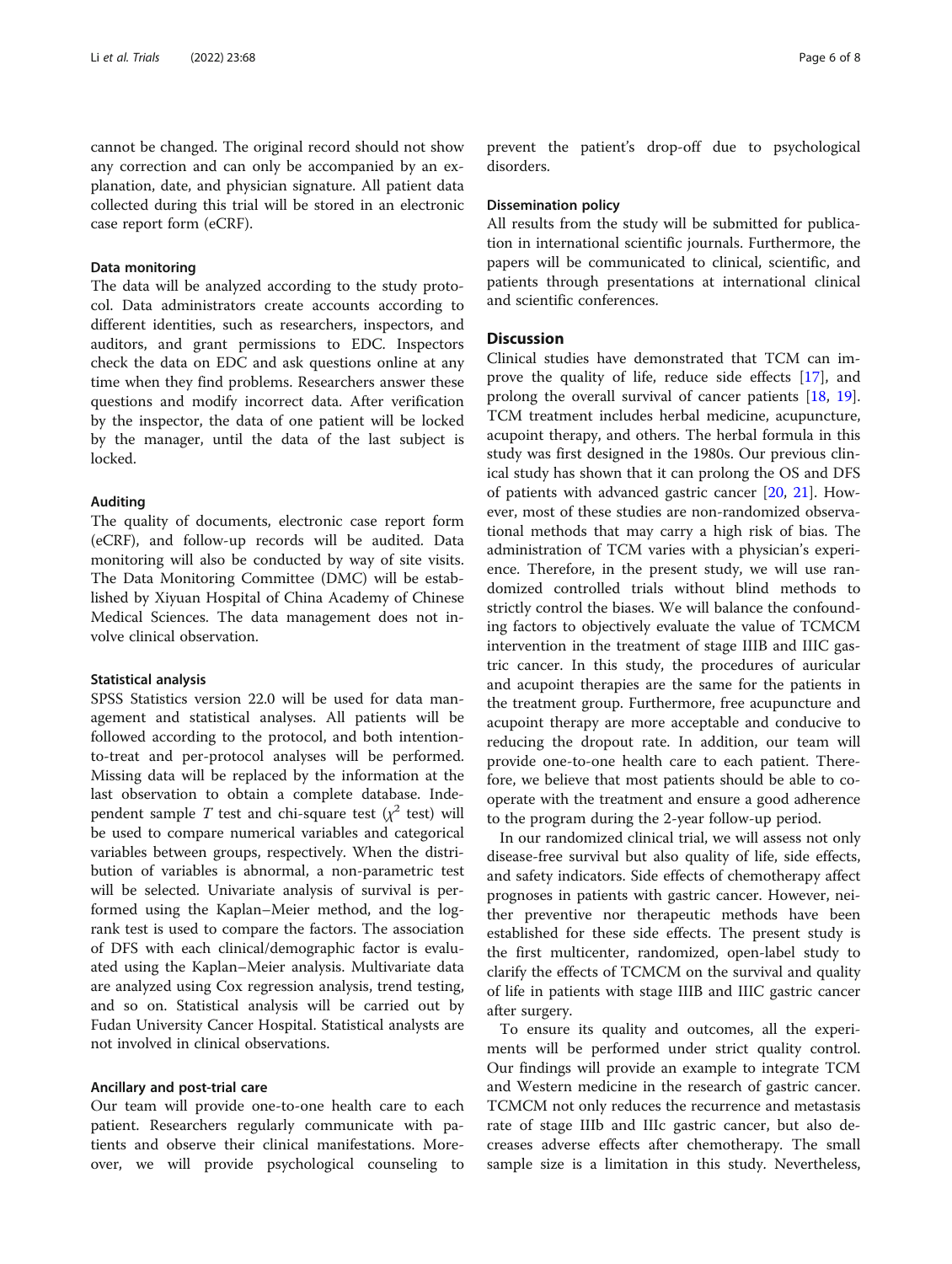<span id="page-6-0"></span>the results will provide novel evidence about the effectiveness of adjuvant TCM in patients with stage IIIB and IIIC gastric cancer.

Our findings will provide an evidence-based evidence about the efficacy of TCMCM, which will open new insight into the clinical management of gastric cancer.

## Trial status

Protocol version: 4. Trial registration: [ClinicalTrials.gov](http://clinicaltrials.gov). Registration number: NCT03607656, [https://](https://clinicaltrials.gov/ct2/show/NCT03607656) [clinicaltrials.gov/ct2/show/NCT03607656](https://clinicaltrials.gov/ct2/show/NCT03607656). Date of trial registration: 1 July 2018

Was this trial prospectively registered? No

Date recruitment began: June 2018. Recruiting is ongoing

Anticipated completion date: December 2021

#### Abbreviations

TCHM: Traditional Chinese herbal medicine; CT: Randomized control trial; DFS: Disease-free survival; AJCC/UICC: The American Joint Cancer Committee/Union Internationale Contre le Cancer; NCCN: National Comprehensive Cancer Network; IT: Intention-to-treat; PP: Per-protocol; EORTC QLQ-C30: European Organization for Research and Treatment of Cancer (EORTC) Gastric-Cancer-Specific Quality of Life Questionnaire; DMC: Data Monitoring Committee; NGS: Next-generation sequencing; TMB: Tumor mutation burden

#### Acknowledgements

We gratefully acknowledge all the participants enrolled in this trial.

#### Authors' contributions

AGZ, YX, ZYL, and GZ are responsible for the design of the trial with AGZ serving as the primary investigator. ZYL, GTZ, JL, NDC, XHZ, YX, CH, JHD, RW, XX, and XKH are responsible for the collection of the data and the implementation of the protocol. FJ is responsible for the design of the smartphone app. ZYL, GTW, and JJX drafted the manuscript. All authors are responsible for drafting this document. All authors read and approved the final manuscript.

#### Funding

The research was supported by the Ministry of Science and Technology National Key Research and Development Program (2017YFC1700605). Funds are used for personnel, material, and testing. None of the funding sources had any role in the design of the study, nor will they be involved in the collection, analysis, and interpretation of the data and in writing the manuscript.

#### Availability of data and materials

The datasets used during the current study are available from the corresponding author on reasonable request.

#### Declarations

#### Ethics approval and consent to participate

Before the implementation of the study, the protocol of this study has been approved by the Ethics Committees of Longhua Hospital, Shanghai University of TCM (the version of the protocol [version 1.0] and approval number: 1943) and by the Ethics Committee of two other participating hospitals. Participants in the trial will provide written consent prior to participation. In 27 June 2019, the chemotherapy regimen of Xelox and FLOT added into the protocol by the principal investigator with the approval of the ethics committees of Longhua Hospital, Shanghai University of TCM.

#### Consent for publication

Not applicable

#### Competing interests

The authors declare that they have no competing interests.

#### Author details

1 Department of Oncology, Longhua Hospital, Shanghai University of Traditional Chinese Medicine (TCM), 725 Wanping Road, Shanghai 200032, China. <sup>2</sup>Department of Integrated Traditional and Western Medicine, Jinling Hospital, School of Medicine, Nanjing University, Nanjing 210002, China. <sup>3</sup>Department of General Surgery, Renji Hospital, Shanghai Jiaotong University School of Medicine, Shanghai 200240, China. <sup>4</sup>Department of Digestive tumor surgery, Jiangsu Province Hospital of Chinese Medicine, Nanjing University of Chinese Medicine, Nanjing 210029, China. <sup>5</sup>Department of Radiation Oncology, Fudan University Shanghai Cancer Center, Shanghai 200032, China.

#### Received: 13 May 2021 Accepted: 8 January 2022 Published online: 21 January 2022

#### References

- 1. Chen W, Zheng R, Baade PD, Zhang S, Zeng H, Bray F, et al. Cancer statistics in China, 2015. Ca Cancer J Clin. 2016;66(2):115–32. [https://doi.org/10.3322/](https://doi.org/10.3322/caac.21338) [caac.21338.](https://doi.org/10.3322/caac.21338)
- 2. Ferlay J, Soerjomataram I, Dikshit R, Eser S, Mathers C, Rebelo M, et al. Cancer incidence and mortality worldwide: sources, methods and major patterns in GLOBOCAN 2012. Int J Cancer. 2015;136(5):E359–86. [https://doi.](https://doi.org/10.1002/ijc.29210) [org/10.1002/ijc.29210](https://doi.org/10.1002/ijc.29210).
- 3. Wei W, Zhe S, Jing-Yu D, Xiao-Long Q, Xing-Yu F, Cheng F, et al. A novel nomogram individually predicting disease-specific survival after D2 gastrectomy for advanced gastric cancer. Cancer Commun. 2018;38(1):23. <https://doi.org/10.1186/s40880-018-0293-0>.
- 4. Higgins RS, Brown RN, Chang PP, Starling RC, Ewald GA, Tallaj JA, et al. A multi-institutional study of malignancies after heart transplantation and a comparison with the general United States population. J Heart Lung Transplant. 2014;33(5):478–85. [https://doi.org/10.1016/j.healun.2014.01.862.](https://doi.org/10.1016/j.healun.2014.01.862)
- 5. Foo M, Leong T. Adjuvant therapy for gastric cancer: current and future directions. World J Gastroentero. 2014;20(38):13718–27. [https://doi.org/10.3](https://doi.org/10.3748/wjg.v20.i38.13718) [748/wjg.v20.i38.13718.](https://doi.org/10.3748/wjg.v20.i38.13718)
- 6. Al-Batran SE, Hofheinz RD, Pauligk C, Kopp HG, Haag GM, Luley KB, et al. Histopathological regression after neoadjuvant docetaxel, oxaliplatin, fluorouracil, and leucovorin versus epirubicin, cisplatin, and fluorouracil or capecitabine in patients with resectable gastric or gastro-oesophageal junction adenocarcinoma (FLOT4-AIO): results from the phase 2 part of a multicentre, open-label, randomised phase 2/3 trial [J]. Lancet Oncol. 2016; 17(12):1697–708. [https://doi.org/10.1016/S1470-2045\(16\)30531-9](https://doi.org/10.1016/S1470-2045(16)30531-9).
- 7. Sasako M, Sakuramoto S, Katai H, Kinoshita T, Furukawa H, Yamaguchi T, et al. Five-year outcomes of a randomized phase III trial comparing adjuvant chemotherapy with S-1 versus surgery alone in stage II or III gastric cancer. J. Clin.Oncol. 2011;29(33):4387–93. [https://doi.org/10.1200/JCO.2011.36.5908.](https://doi.org/10.1200/JCO.2011.36.5908)
- 8. Noh SH, Park SR, Yang HK, Chung HC, Chung IJ, Kim SW, et al. Adjuvant capecitabine plus oxaliplatin for gastric cancer after D2 gastrectomy (CLASSIC): 5-year follow-up of an open-label, randomised phase 3 trial. Lancet Oncol. 2014;15(12):1389–96. [https://doi.org/10.1016/S1470-2045\(14](https://doi.org/10.1016/S1470-2045(14)70473-5) [\)70473-5](https://doi.org/10.1016/S1470-2045(14)70473-5).
- 9. Al-Batran SE, Homann N, Pauligk C, Goetze TO, Meiler J, Kasper S, et al. Perioperative chemotherapy with fluorouracil plus leucovorin, oxaliplatin, and docetaxel versus fluorouracil or capecitabine plus cisplatin and epirubicin for locally advanced, resectable gastric or gastro-oesophageal junction adenocarcinoma (FLOT4): a randomised, phase 2/3 trial. Lancet. 2019;393(10184):1948–57. [https://doi.org/10.1016/S0140-6736\(18\)32557-1](https://doi.org/10.1016/S0140-6736(18)32557-1).
- 10. Smalley SR, Benedetti JK, Haller DG, Hundahl SA, Estes NC, Ajani JA, et al. Updated analysis of SWOG-Directed intergroup study 0116: a phase III trial of adjuvant radiochemotherapy versus observation after curative gastric cancer resection. J. Clin.Oncol. 2012;30(19):2327–33. [https://doi.org/10.1200/](https://doi.org/10.1200/JCO.2011.36.7136) [JCO.2011.36.7136.](https://doi.org/10.1200/JCO.2011.36.7136)
- 11. Hejna M, Wöhrer S, Schmidinger M, Raderer M. Postoperative chemotherapy for gastric cancer. Oncologist. 2006;11(2):136–45. [https://doi.org/10.1634/](https://doi.org/10.1634/theoncologist.11-2-136) [theoncologist.11-2-136.](https://doi.org/10.1634/theoncologist.11-2-136)
- 12. Schwartzberg LS, Modiano MR, Rapoport BL, Chasen MR, Gridelli C, Urban L, et al. Safety and efficacy of rolapitant for prevention of chemotherapyinduced nausea and vomiting after administration of moderately emetogenic chemotherapy or anthracycline and cyclophosphamide